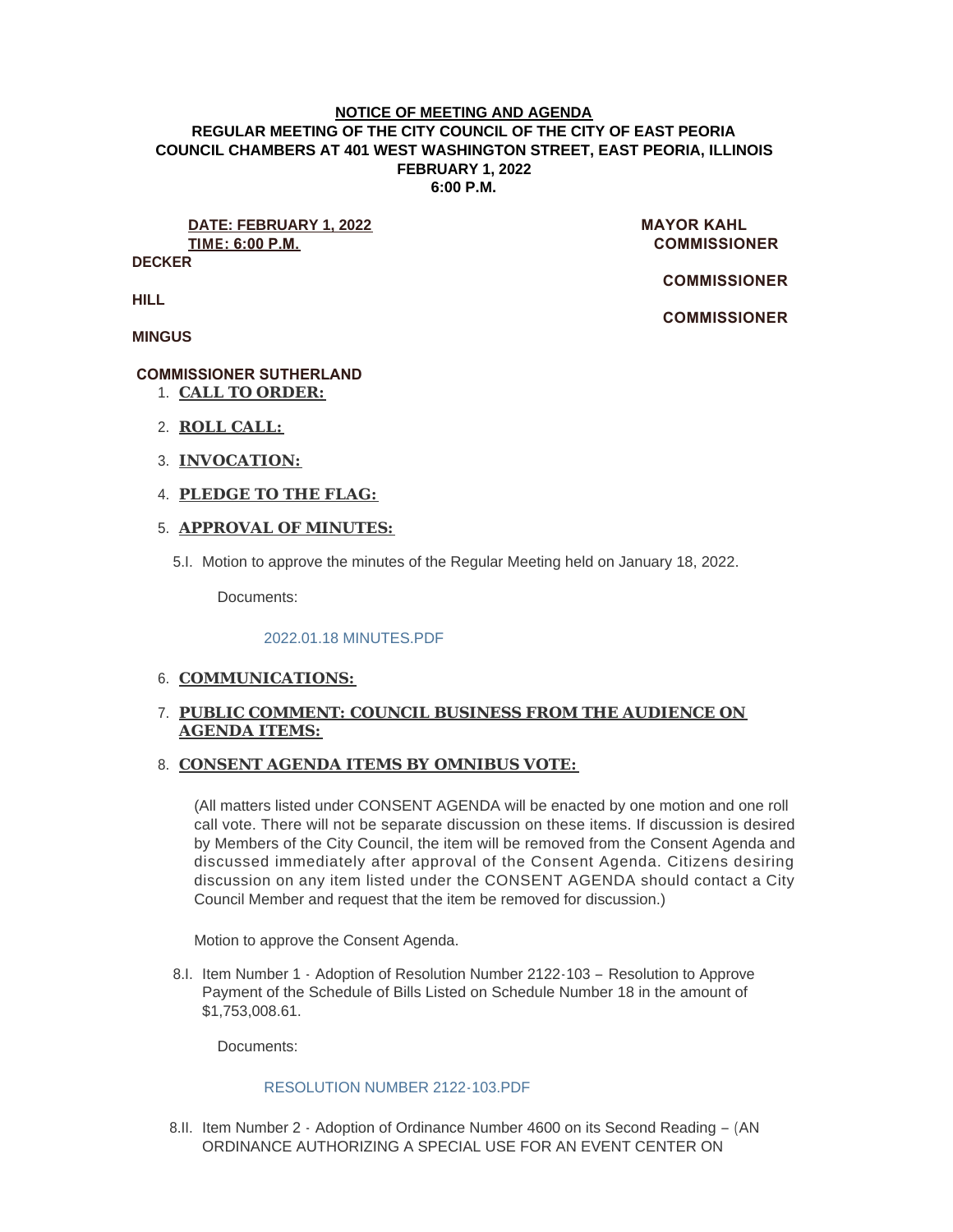PROPERTY LOCATED AT 125 CHESTNUT DRIVE IN THE CITY OF EAST PEORIA, TAZEWELL COUNTY, ILLINOIS.) – (Special Use to allow the siting of an event center on property zoned "B-1, Business District, Offices".)

Documents:

#### [ORDINANCE NUMBER 4600 -](https://www.cityofeastpeoria.com/AgendaCenter/ViewFile/Item/4078?fileID=29108) SECOND READING.PDF

8.III. Item Number 3 - Adoption of Ordinance Number 4627 on its Second Reading - (AN ORDINANCE AUTHORIZING A SPECIAL USE FOR PROPERTY LOCATED AT 112 WOOD COURT IN THE CITY OF EAST PEORIA, TAZEWELL COUNTY, ILLINOIS.) – (Special Use for a short-term rental use for residential property zoned "R-4, Multiple-Family Dwelling District".)

Documents:

#### [ORDINANCE NUMBER 4627 -](https://www.cityofeastpeoria.com/AgendaCenter/ViewFile/Item/4079?fileID=29109) SECOND READING.PDF

8.IV. Item Number 4 - Adoption of Ordinance Number 4628 on its Second Reading - (AN ORDINANCE AUTHORIZING A SPECIAL USE FOR PROPERTY LOCATED AT 113 WOOD COURT IN THE CITY OF EAST PEORIA, TAZEWELL COUNTY, ILLINOIS.) – (Special Use for a short-term rental use for residential property zoned "R-4, Multiple-Family Dwelling District".)

Documents:

#### [ORDINANCE NUMBER 4628 -](https://www.cityofeastpeoria.com/AgendaCenter/ViewFile/Item/4080?fileID=29110) SECOND READING.PDF

8.V. Item Number 5 - Adoption of Ordinance Number 4630 on its Second Reading - (AN ORDINANCE AUTHORIZING A SPECIAL USE FOR PROPERTY LOCATED AT 132 BARRINGTON LANE IN THE CITY OF EAST PEORIA, TAZEWELL COUNTY, ILLINOIS.) – (Special Use for an additional accessory building on property zoned "R-1, One Family Dwelling District".)

Documents:

#### [ORDINANCE NUMBER 4630 -](https://www.cityofeastpeoria.com/AgendaCenter/ViewFile/Item/4081?fileID=29111) SECOND READING.PDF

8.VI. Item Number 6 - Adoption of Ordinance Number 4626 on its Second Reading - (AN ORDINANCE AMENDING AND EXPANDING THE PLAN FOR THE EAST PEORIA FOUR CORNERS OVERLAY DISTRICT.)

Documents:

#### [ORDINANCE NUMBER 4626 -](https://www.cityofeastpeoria.com/AgendaCenter/ViewFile/Item/4082?fileID=29112) SECOND READING.PDF

8.VII. Item Number 7 - Adoption of Resolution Number 2122-092 on its Second Reading -Resolution approving One-Year Extension of Mower Rental Agreement with Martin Sullivan Inc. for the mowing of City-Owned Properties and Right-of-Ways.

Documents:

#### [RESOLUTION NUMBER 2021-092 -](https://www.cityofeastpeoria.com/AgendaCenter/ViewFile/Item/4083?fileID=29113) SECOND READING.PDF

### **ITEMS REMOVED FROM CONSENT AGENDA:** 9.

10. **COMMISSIONER HILL:**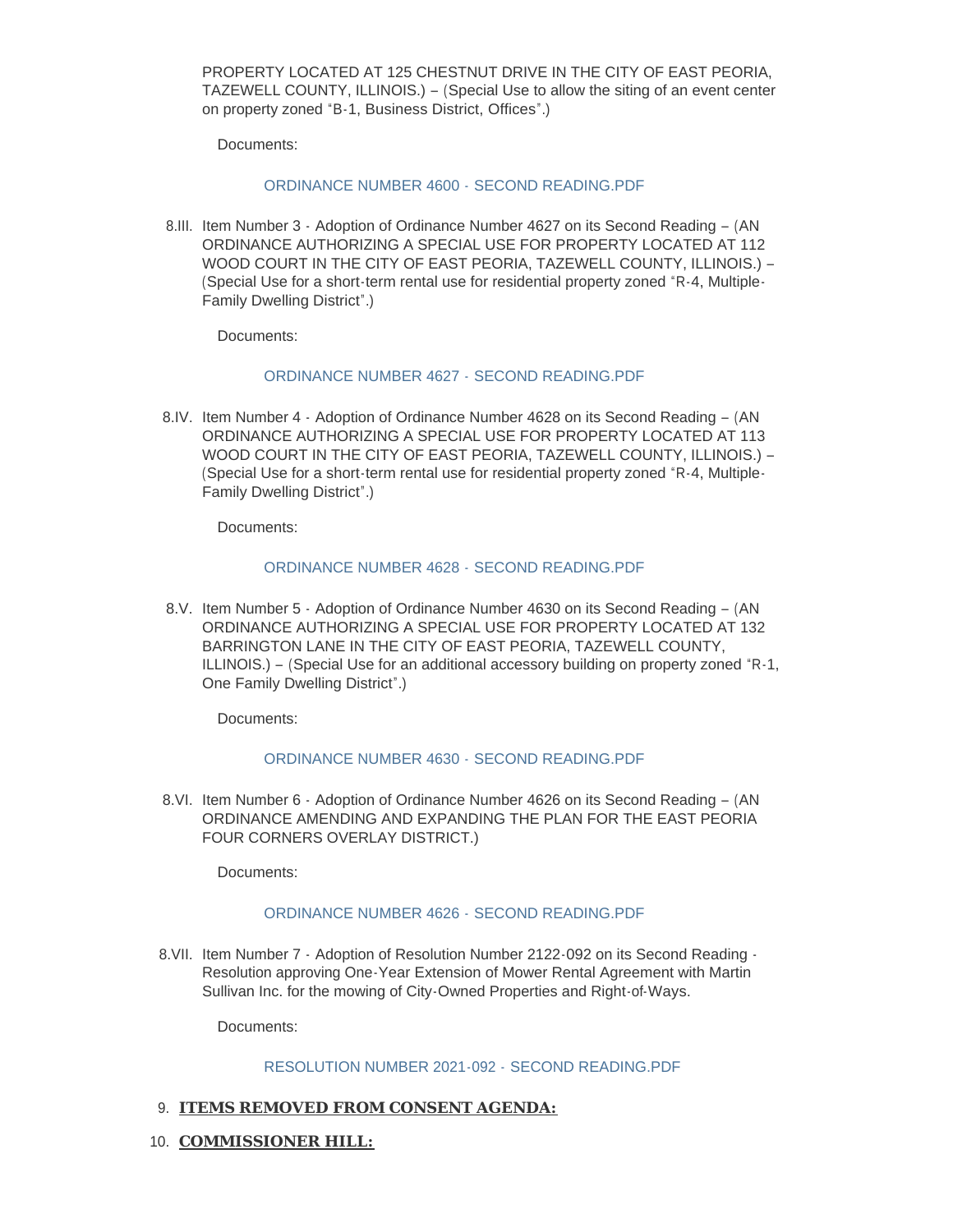10.I. Adoption of Ordinance Number 4629 on its Second Reading - (AN ORDINANCE) AUTHORIZING A SPECIAL USE FOR PROPERTY LOCATED AT 204 GLORIA PARKWAY IN THE CITY OF EAST PEORIA, TAZEWELL COUNTY, ILLINOIS.) – (Special Use for an additional accessory building on property zoned "R-2, One Family Dwelling District".)

Documents:

### [ORDINANCE NUMBER 4629 -](https://www.cityofeastpeoria.com/AgendaCenter/ViewFile/Item/4084?fileID=29114) SECOND READING.PDF

10.II. Adoption of Ordinance Number 4631 on its Second Reading - (AN ORDINANCE) PROVIDING FOR THE SALE OF THE CITY'S CONDOMINIUM IN THE EASTPORT MARINA BUILDING AT 701 MARINERS WAY IN THE CITY OF EAST PEORIA.)

Documents:

#### [ORDINANCE NUMBER 4631 -](https://www.cityofeastpeoria.com/AgendaCenter/ViewFile/Item/4085?fileID=29115) SECOND READING.PDF

10.III. Adoption of Resolution Number 2122-093 on its Second Reading - Resolution to approve abating and eliminating various 2021 tax levies for Water and Sewer Bond Issues, Tax Increment Financing Bond Issues, and Development Bond Issues.

Documents:

#### [RESOLUTION NUMBER 2021-093 -](https://www.cityofeastpeoria.com/AgendaCenter/ViewFile/Item/4086?fileID=29116) SECOND READING.PDF

10.IV. Approval of Resolution Number 2122-095 - Resolution authorizing and directing the payment of an invoice in the amount of \$20,000 to the Fon du Lac Park District for Security Detail at the Winter Wonderland Lighted Display from November 2021 to January 2, 2022.

To be laid on the table for no less than one week for public inspection.

Documents:

#### [RESOLUTION NUMBER 2122-095.PDF](https://www.cityofeastpeoria.com/AgendaCenter/ViewFile/Item/4087?fileID=29117)

10.V. Approval of Resolution Number 2122-098 - Resolution approving the Festival of Lights Storage Buildings Door Replacement Project by Cleary Buildings in the amount of \$11,974.

To be laid on the table for no less than one week for public inspection.

Documents:

#### [RESOLUTION NUMBER 2122-098.PDF](https://www.cityofeastpeoria.com/AgendaCenter/ViewFile/Item/4088?fileID=29118)

10.VI. Adoption of Resolution Number 2122-101 - Resolution Establishing Moratorium on Smoke Shops and Related Business Uses in the City of East Peoria.

Documents:

# [RESOLUTION NUMBER 2122-101.PDF](https://www.cityofeastpeoria.com/AgendaCenter/ViewFile/Item/4090?fileID=29326)

#### 11. **COMMISSIONER DECKER:**

11. Approval of Resolution Number 2122-100 - Resolution approving Proposal for the Oakwood Lift Station Pump Replacement Project from Electric Pump in the amount of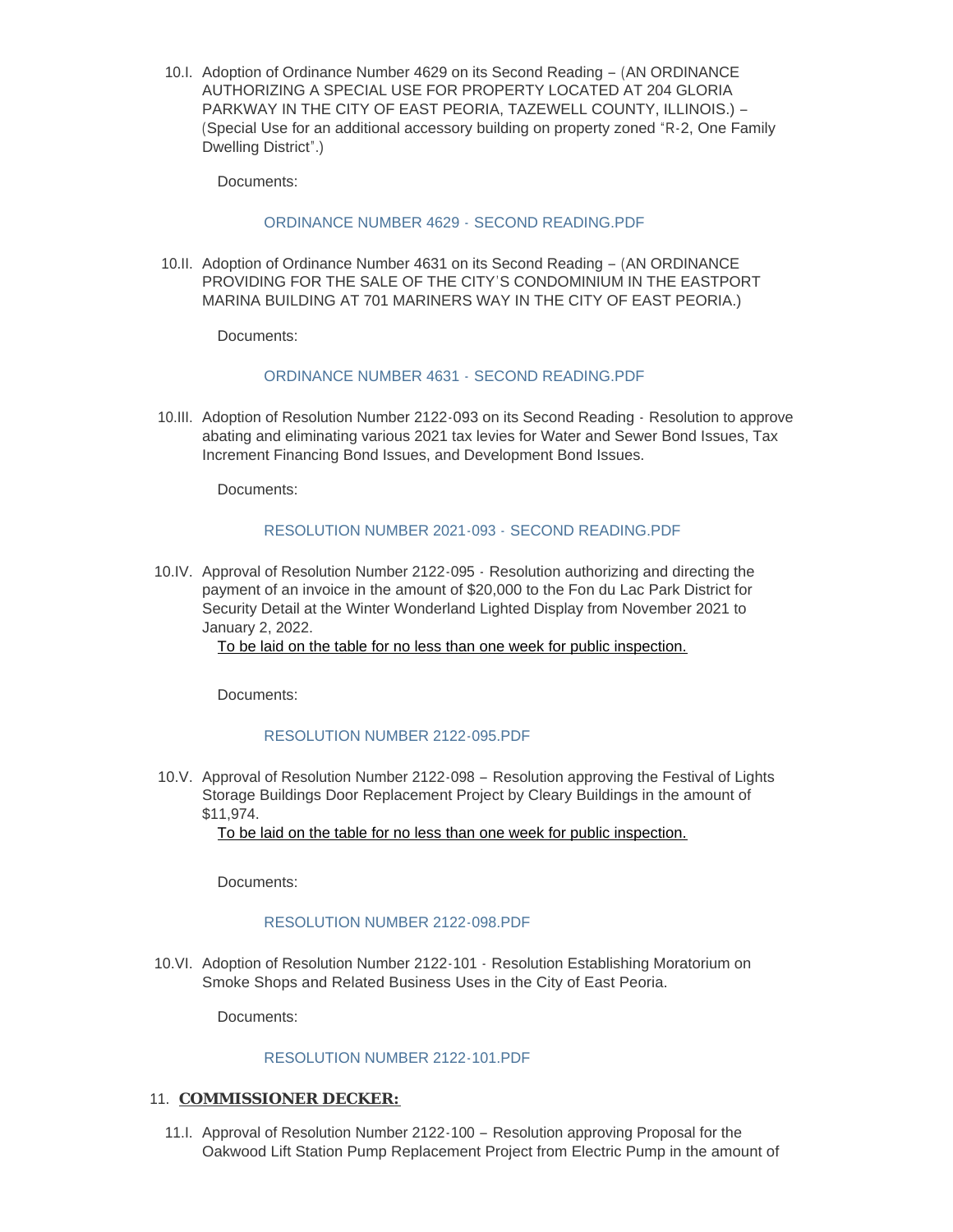\$90,920.

To be laid on the table for no less than one week for public inspection.

Documents:

#### [RESOLUTION NUMBER 2122-100.PDF](https://www.cityofeastpeoria.com/AgendaCenter/ViewFile/Item/4091?fileID=29327)

## 12. **COMMISSIONER SUTHERLAND:**

#### 13. **COMMISSIONER MINGUS:**

13.I. Approval of Resolution Number 2122-096 - Resolution Approving the Purchase of Annual Ammunition Supply for the Police Department from Ray O'Herron Co. Inc. and Kiesler Police Supply.

To be laid on the table for no less than one week for public inspection.

Documents:

#### [RESOLUTION NUMBER 2122-096.PDF](https://www.cityofeastpeoria.com/AgendaCenter/ViewFile/Item/4092?fileID=29328)

13.II. Approval of Resolution Number 2122-102 - Resolution Approving the Outfitting of the New Ford F150 for the Police Department by Federal Signal (d/b/a Pulse Technologies) in the amount of \$9,821.35.

To be laid on the table for no less than one week for public inspection.

Documents:

#### RESOLUTION NUMBER 2122-102 PDF

13.III. Approval of Resolution Number 2122-104 - Resolution Approving an Intergovernmental Agreement between the City and the County of Tazewell for Animal and Rabies Control Services.

To be laid on the table for no less than one week for public inspection.

Documents:

#### [RESOLUTION NUMBER 2122-104.PDF](https://www.cityofeastpeoria.com/AgendaCenter/ViewFile/Item/4098?fileID=29333)

13.IV. Adoption of Resolution Number 2122-097 - Resolution to approve a Separation Agreement for Retirement between the City of East Peoria and Todd Vititow, Sergeant in the Police Department, effective at the end of his shift on January 12, 2022.

Documents:

#### RESOLUTION NUMBER 2122-097 PDF

13.V. Adoption of Resolution Number 2122-099 - Resolution to approve a Separation Agreement for Retirement between the City of East Peoria and Keith McElyea, Deputy Chief of Police in the Police Department, effective at the end of his shift on January 10, 2022.

Documents:

[RESOLUTION NUMBER 2122-099.PDF](https://www.cityofeastpeoria.com/AgendaCenter/ViewFile/Item/4094?fileID=29330)